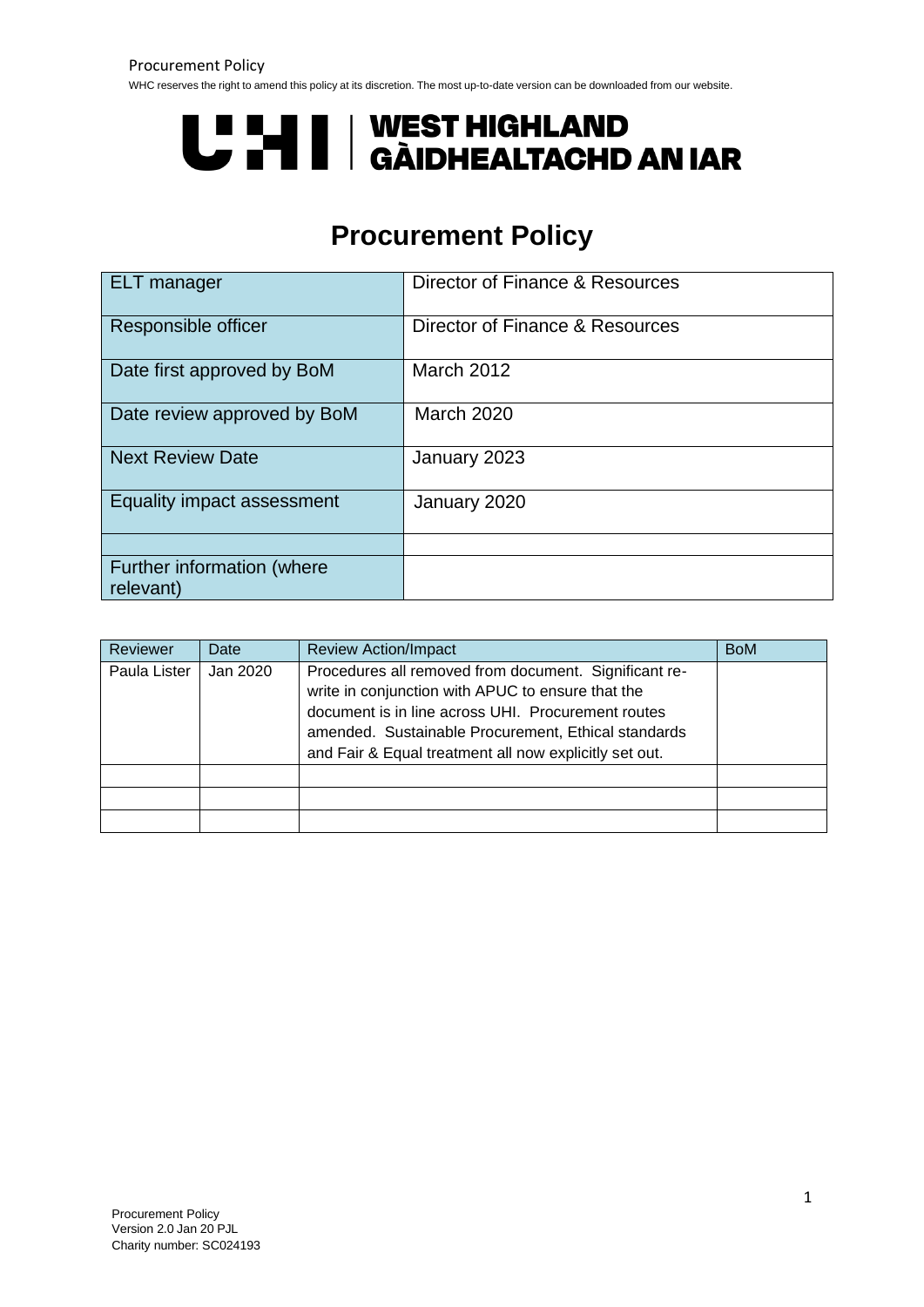# **Contents**

| 1. |     |  |
|----|-----|--|
| 2. |     |  |
| 3. |     |  |
| 4. |     |  |
|    | 4.1 |  |
|    | 4.2 |  |
|    | 4.3 |  |
|    | 4.6 |  |
|    | 4.7 |  |
|    | 4.8 |  |
| 5. |     |  |
|    |     |  |

# <span id="page-1-0"></span>**1. Purpose**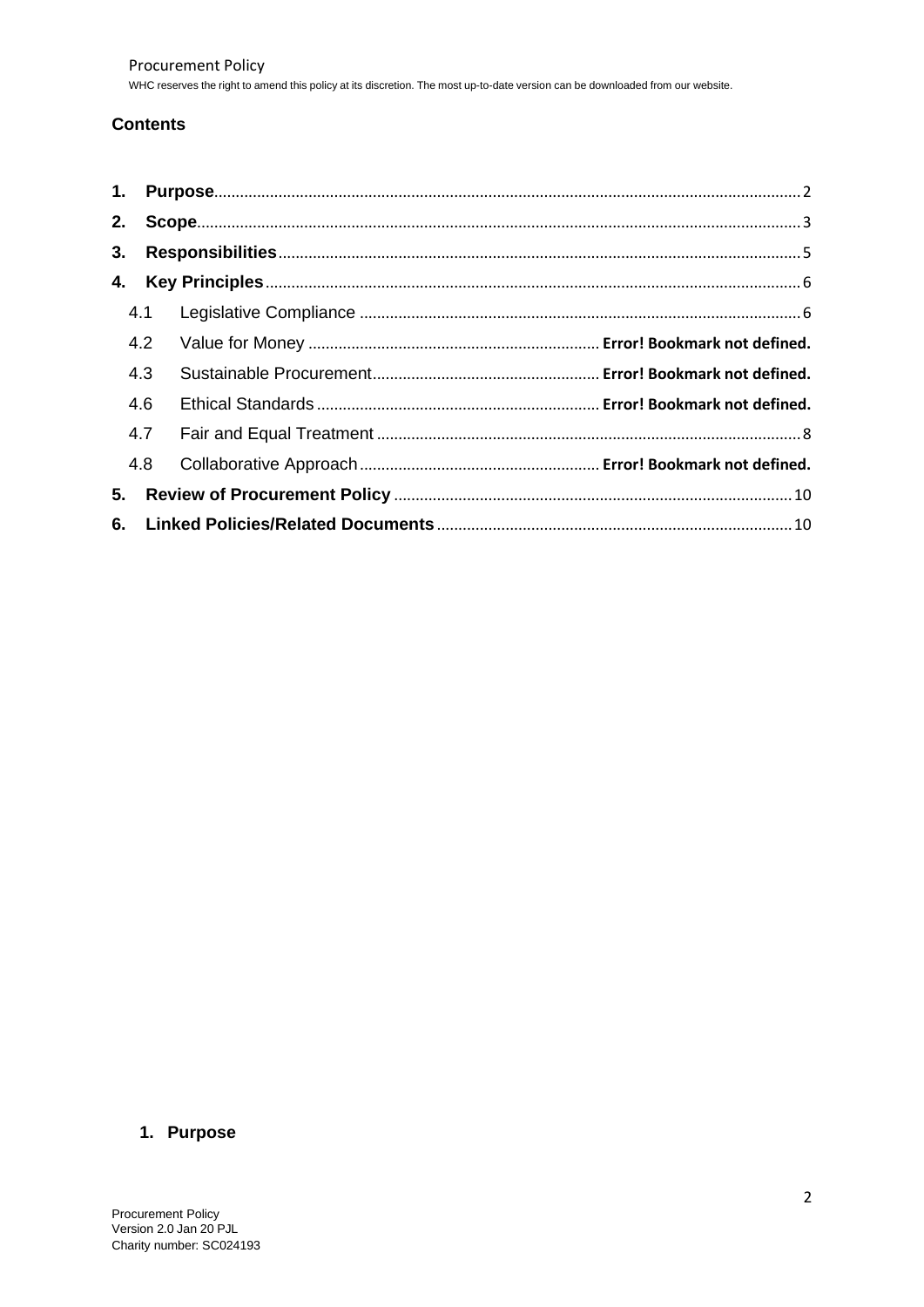- 1.1 The key deliverables of this Procurement Policy are to:
	- Comply with all legislative obligations in relation to procurement,
	- Achieve value for money.
	- Promote and deliver sustainable outputs through appropriate procurement strategies,
	- Maintain the highest ethical standards throughout our procurement activities,
	- Act in a fair, open and transparent manner when dealing with our supply chain,
	- Collaborate with public sector bodies to deliver cash and non -cash efficiencies.

## <span id="page-2-0"></span>**2. Scope**

- 2.1 The Policy covers Procurement activity across all the college functions and at all locations.
- 2.2 This Procurement Policy applies to all purchases of Goods, Services or Works made by/on behalf of West Highland College UHI. The Policy must be adhered to by all College employees with any aspect of purchasing responsibility regardless of their role.
- 2.3 The Policy should be read in conjunction with the following related College Policies/Procedures/Regulations:
	- West Highland College UHI Procurement Strategy 2019-21
	- West Highland College UHI Financial Regulations
	- Gifts and Hospitality Policy
	- Anti-Fraud and Anti-Corruption Policy
	- Sustainability Procurement Strategy
	- Scottish Funding Council Financial Memorandum/Outcome Agreement
- 2.4 West Highland College UHI must comply with its legal obligations under the following legislation:
	- EU Procurement Directives 2014
	- Procurement Reform (Scotland) Act 2014
	- Procurement (Scotland) Regulations 2016

Further information can be found on the following links.

<http://www.legislation.gov.uk/asp/2014/12/contents>

<http://www.ojec.com/Threshholds>

2.5 Regarding the purchasing of **Goods and Services** the following thresholds and Governance rules must be adhered to. When calculating the contract value, for a one-off purchase, the total cost of the good(s) or service will provide the contract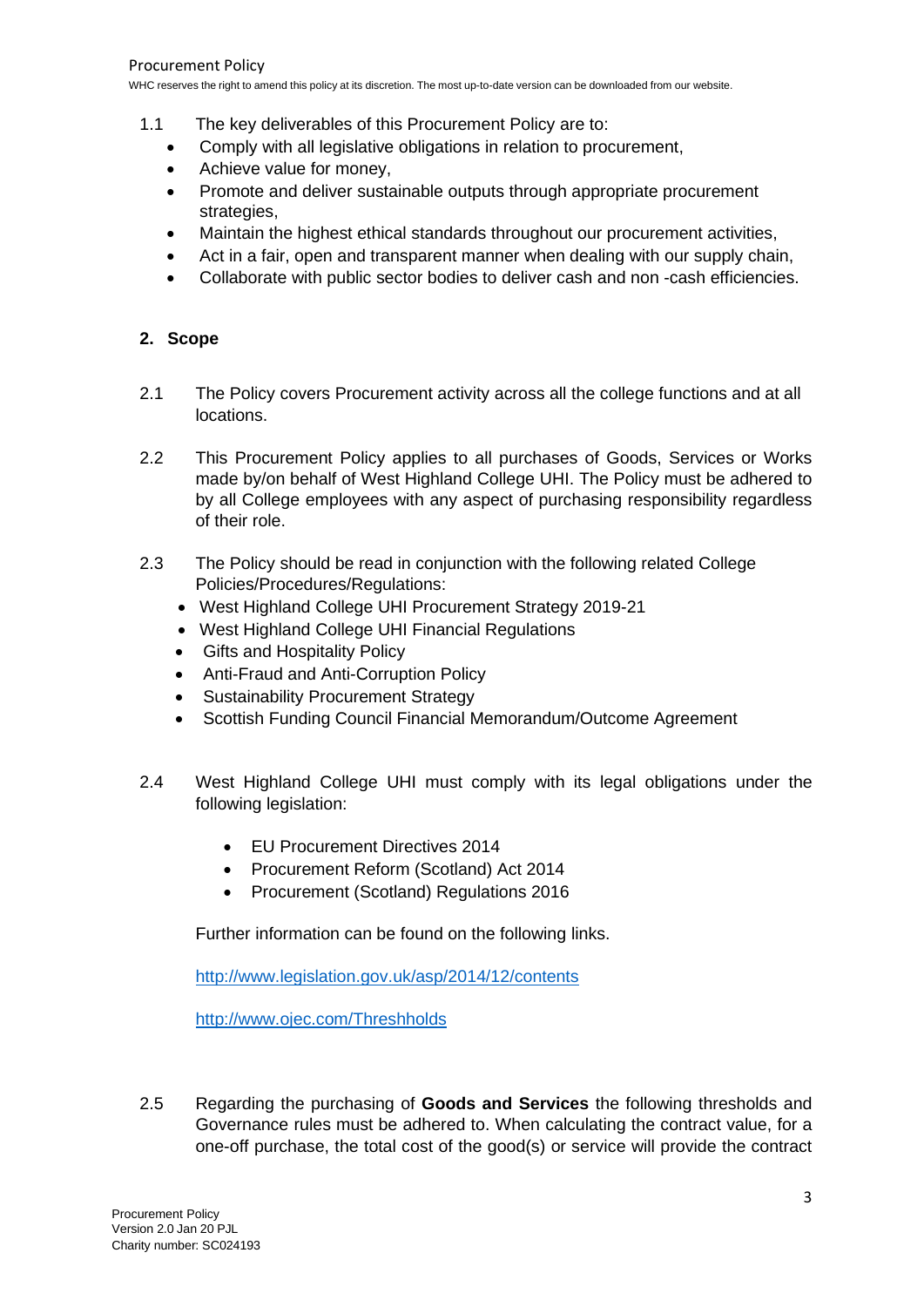value. If the purchase is a recurring spend, you will calculate the anticipated value over a four-year period to establish the total contract value.

- Route 1 < £1,000 budget holder has discretion but must deliver value for money for the college and can use local or national or local contract in first instance
- Route 2 £1,000 £49,999 for goods and services between this value the procurer is required to obtain a minimum number of three quotations, and these must be attached to the order in PECOS. Any exercise over £25k must be referred to Procurement Officer and published via the preferred Public Contracts Scotland 'Quick Quote' facility.
- Route 3 >=£50,000, but less than the OJEU thresholds (£189,330). For Goods and Services the procurer must refer the request to the Procurement Officer, who will undertake a formal tendering process and advertise the tender on the national advertising website Public Contracts Scotland and follow the Scottish Government Procurement Journey. Please note the threshold for Works Projects for this route is £2,000,000.
- Route 4 >OJEU Thresholds (£189,330). For Goods, Services projects, the procurer must refer the request to the Procurement Officer, who will undertake a full formal tendering process and advertise the contract in adherence to the relevant legislation. Please note the threshold for Works Projects for this route is £4,733,252.

In all cases figures are excluding VAT.

For Major Works projects that are equal or exceed £4,000,000, before carrying out the procurement, the college must consider whether to impose community benefit requirements as part of the procurement.

The College must, in the contract notice relating to the procurement, include a summary of the community benefit requirements it intends to include in the contract, or

where it does not intend to include any such requirements, a statement of its reasons for not including any requirements.

Where community benefit requirements are included in a contract, the College must include in the award notice a statement of the benefits it considers will be derived from those requirements.

- 2.6 Where a contract or Framework is in place, this must be used in the first instance for all purchases of goods and services. All West Highland College UHI local contracts can be found at<http://www.apuc-scot.ac.uk/#!/institution?inst=52> and all Frameworks can be found at [http://apuc-scot.ac.uk/#&contracting.](http://apuc-scot.ac.uk/#&contracting) The Procurement Officer can provide support and guidance.
- 2.7 Where there is no suitable Framework or contract in place, the Internal Governance Rules will dictate the procurement route required. To assist with this a Procurement Step by Step Guidance document is available (Appendix 1).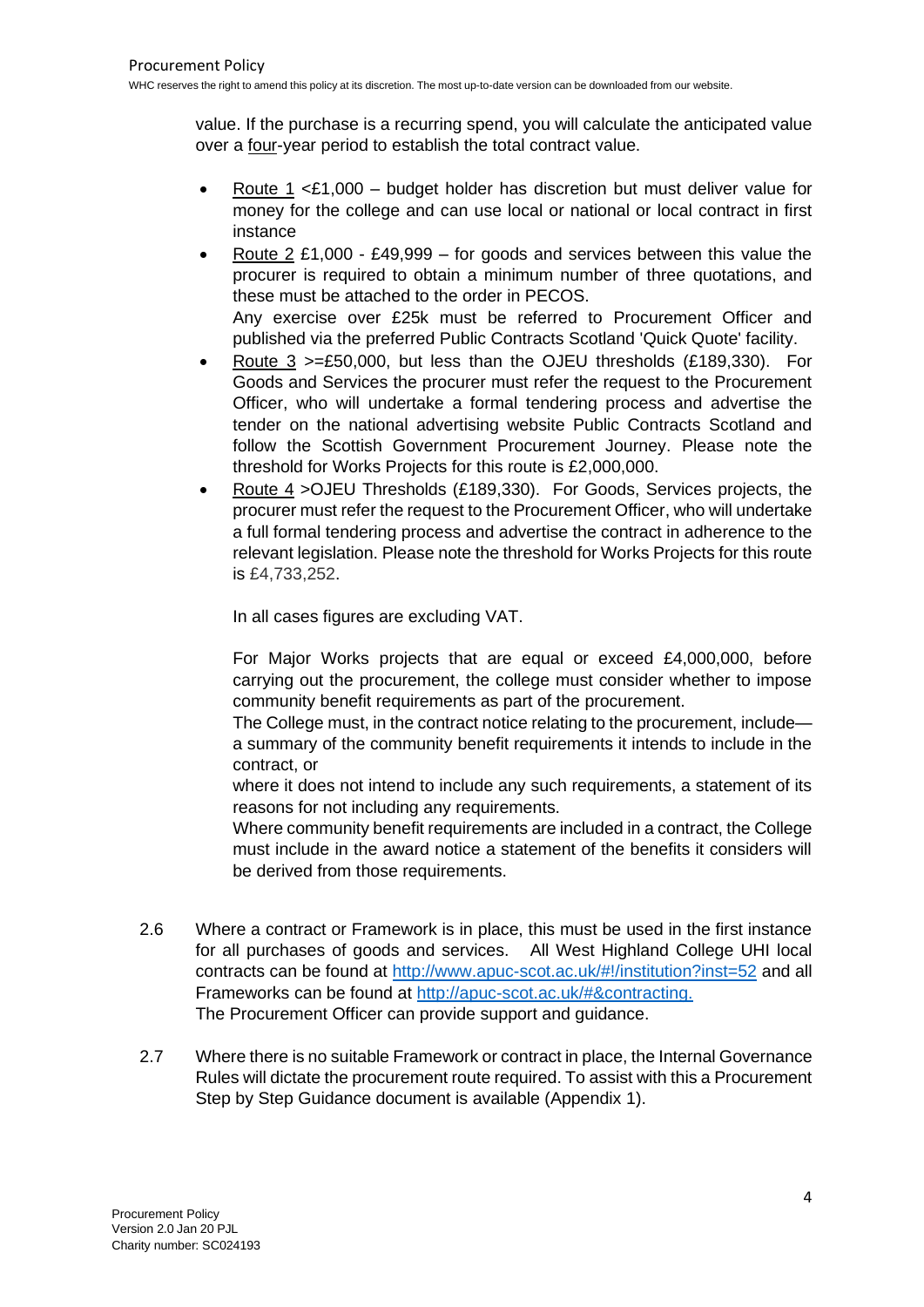- 2.8 In accordance with the Financial Memorandum/Outcome agreement, the College must seek advance approval from The Scottish Funding Council, for any proposal to award a contract over £25,000 without competition. In accordance with the Financial Memorandum/Outcome agreement, the College must seek advance approval from The Scottish Funding Council, for any proposal to award an external consultancy contract with a value of £100,000 aggregated over a 4-year period.
- 2.9 PECOS must be used for processing all purchase orders with suppliers wherever possible. Use of suppliers not on PECOS require advance approval by the Finance& Compliance Manager. Further information on PECOS is available on the user guide. (insert link)
- 2.10 All purchases/contracts entered by the College which are not made through an authorised Framework Agreement must only be entered into under the College's Terms and Conditions, unless otherwise agreed by the Director of Finance & Resources. A copy of these Terms and Conditions can be obtained from the Finance Team.
- 2.11 All purchases/contracts entered using an authorised Framework Agreement must only be entered into under the Framework Agreement terms and conditions as set out by the relevant purchasing consortia, which the suppliers have agreed to. Please speak to the Procurement Officer for further information.
- 2.12 When the College uses a buying consortium to undertake competitive tendering the consortia will ensure that the proper regulations are followed.
- 2.13 There may be occasions where it may be necessary to award a contract for goods, services or works without conducting competitive tendering, this procedure is referred to as Non-Competitive Action (NCA). This must be applied in **exceptional** circumstances in accordance with the exemptions outlined in the procedure documentation. All evidence in support of NCA must stand up to scrutiny and must be recorded for Audit purposes.

Please refer to the NCA procedure for further information.

- 2.14 For projects receiving external funding, stakeholders must ensure these are communicated and included within tender documentation.
- 2.15 All tender documentation must be retained and concisely filed for audit purposes.
- 2.16 Where required staff must adhere to all audit requests

## <span id="page-4-0"></span>**3. Responsibilities**

- 3.1 This policy has been approved by the College's Board of Management.
- 3.2 The Director of Finance and Resources is accountable for the implementation and development of this policy and its associated procedures.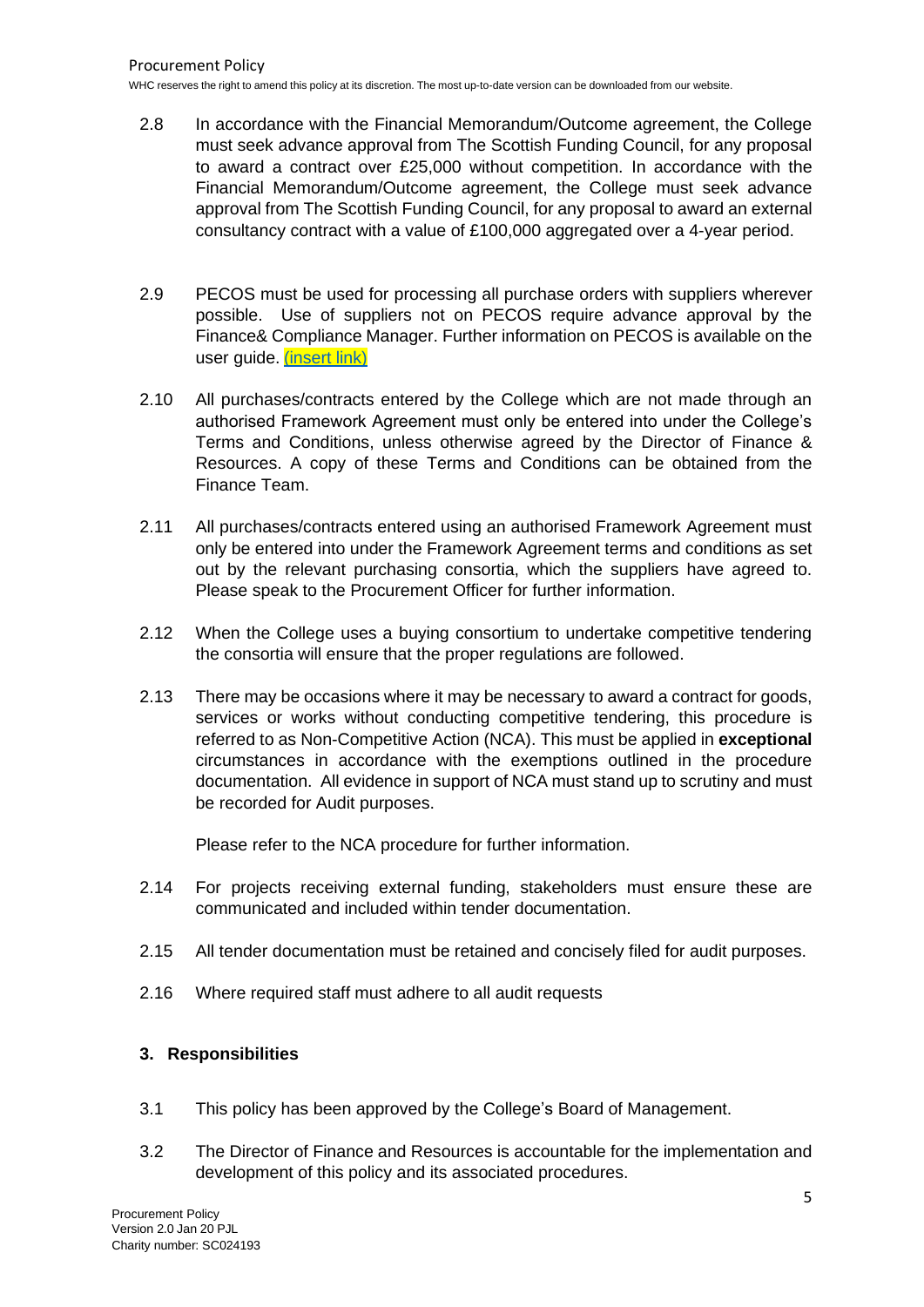- 3.3 The Finance Team working alongside the APUC Procurement Officer is responsible for the effective operation of this policy and will ensure that appropriate Procedures are in place and embedded.
- 3.4 The Finance Team working alongside the APUC Procurement Officer is responsible for managing the College's procurement activity and driving compliance with all legislative requirements and best practice matters.
- 3.5 The Curriculum Area Leads/and Managers/Heads of Department are responsible for ensuring that all purchasing activity within their Department is carried out in line with this policy.
- 3.6 All West Highland College UHI employees with any aspect of purchasing/procurement responsibility in their job role must adhere to the policy.
- 3.7 Any breach of this Procurement Policy shall be investigated. Failure by any employee to comply with this policy may give rise to disciplinary procedures.

## <span id="page-5-0"></span>**4. Key Principles**

## 4.1 Legislative Compliance

The College will ensure that it complies with the following procurement legislation:

- EU Procurement Directives (as set out in the Public Contracts (Scotland) Regulations 2015),
- Procurement Reform (Scotland) Act 2014,
- Procurement (Scotland) Regulations 2016

In addition, the Procurement Team will ensure compliance with all relevant legislation on a contract by contract basis, including but not limited to:

- Equalities Act 2010
- Bribery Act 2010
- Freedom of Information (Scotland) Act 2002
- Health and Safety at Work Act 1974
- General Data Protection Regulation (GDPR)
- Criminal Finances Act 2017
- Modern Slavery Act 2015
- Fair Work Practices 2017

## <span id="page-5-1"></span>4.2 Value for Money

A fundamental principle of the Procurement Policy is to ensure the achievement of Value for Money in a legally compliant manner.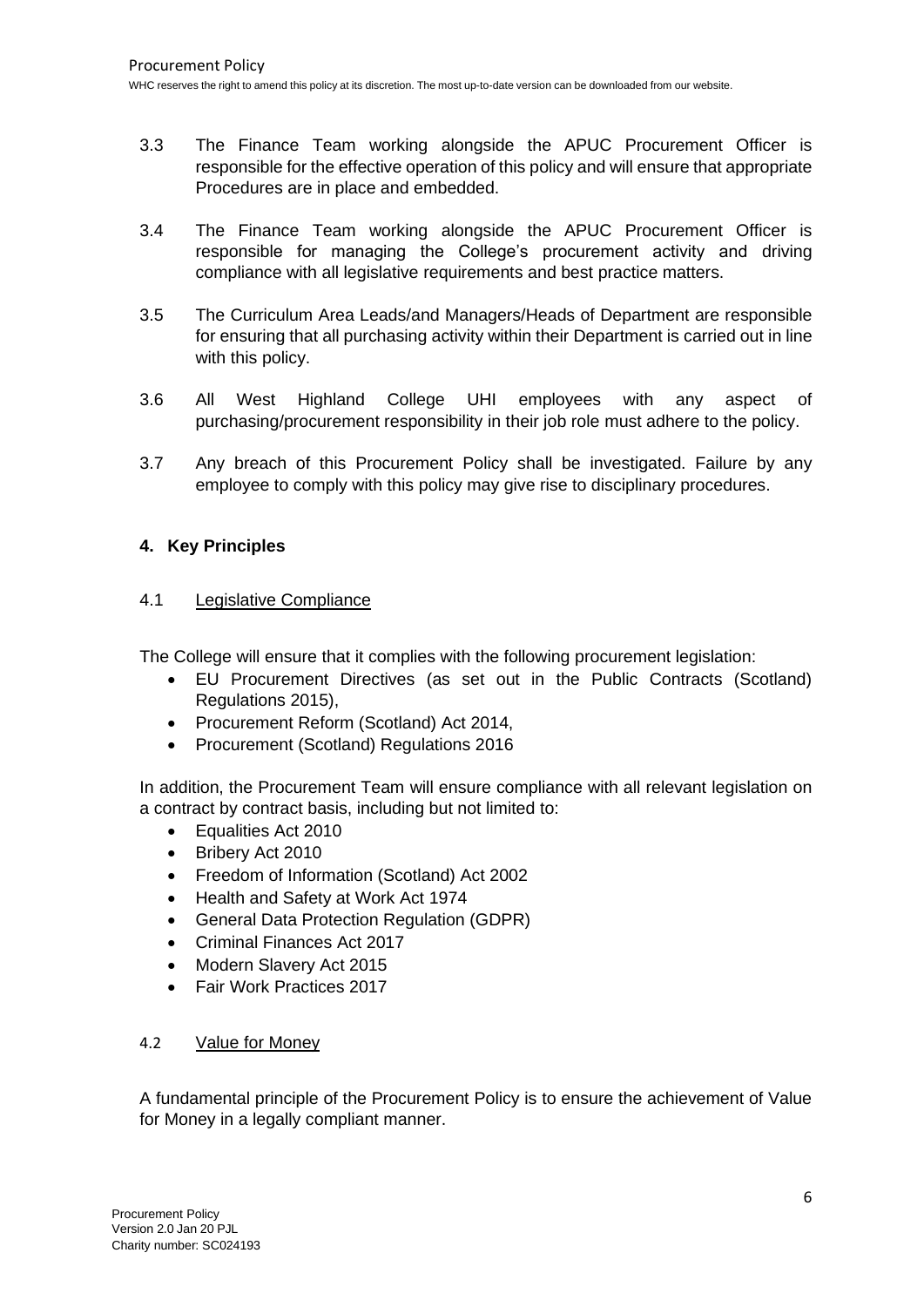Value for Money is the balance between quality and cost and will vary for every purchase depending on the requirements of the College. West Highland College UHI will award all contracts on a Most Economically Advantageous (MEAT) basis.

The two main aspects that impact on the achievement of Value for Money:

- Product/Service specification appropriate quality and quantity
- Source of supply right time, right place, right price

Where you are involved in the purchase of goods, services or works, it is important to consider the following criteria as part of the specification:

- Purpose/performance of goods/services
- Technical Specification
- Life span of product
- Installation/Maintenance requirements
- Sustainability considerations

The College through formal Contract and Supplier Management (C&SM) will ensure value for money is delivered through the life of contracts.

The C&SM approach is on a contract-by-contract basis based on commodity risk and contract value. The outcome will determine whether a contract should be managed on a strategic, managed or routine basis.

Strategic and Managed contracts will have set Key Performance Indicators set at contract award and supplier performance will be measured against the agreed criteria.

The College Procurement team will facilitate contract C&SM reviews.

College stakeholders must provide supplier performance feedback when requested, this could be captured via surveys, email or verbal feedback.

#### 4.3 Sustainable Procurement

The College recognises that procurement can play an important role in improving our economic, social and environmental performance as an organisation through a sustainable approach to the procurement of goods, services and works.

Additionally, public sector buyers in Scotland must engage with SMEs, third sector bodies and supported businesses to meet the sustainable [procurement](https://www.gov.scot/policies/public-sector-procurement/sustainable-procurement-duty/) duty**.** Outlined in Procurement Reform (Scotland) Act 2014, the duty aligns with the Scottish Government' s purpose to create a more successful country, with opportunities for all of Scotland to flourish, through increasing sustainable economic growth.

In recognition of the importance placed on sustainable procurement by the College and the Scottish Government, the College has developed a Sustainable Procurement Policy.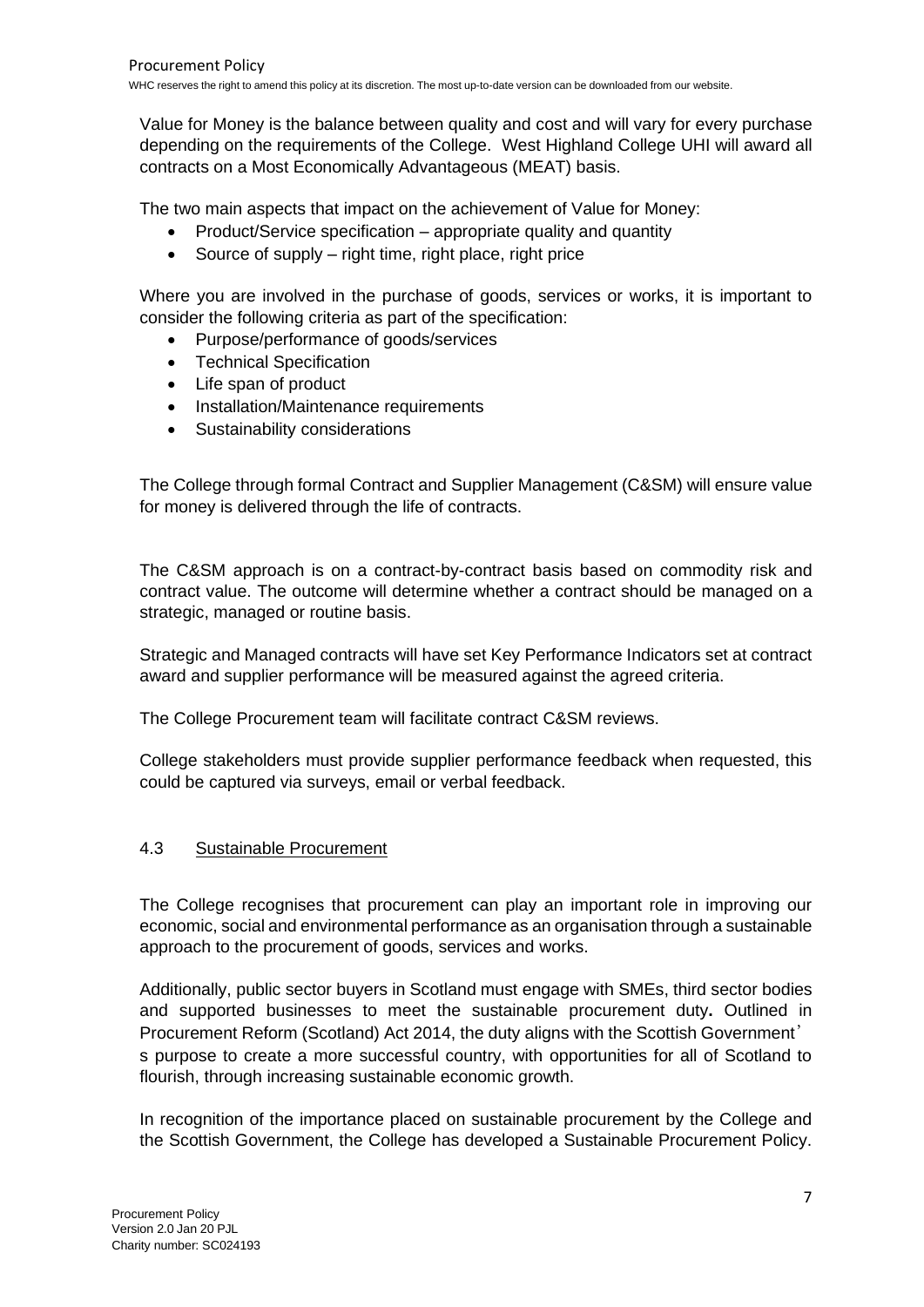This recognises some of the key measures and tools it uses in order to improve the sustainability outcomes from our procurement activity, including:

- Compliance with the Sustainable Procurement Duty
- Completion of the Sustainability Test for relevant procurements to assess any possible social, economic or environmental impacts from a procurement exercise in order to maximise opportunities for improvement in the wellbeing of the local community

In May 2019, the Scottish Government declared a climate emergency. In response, the universities and colleges sector have formed the Climate Commission. The Procurement Team will support the outcomes of the commission throughout its procurement activities.

#### 4.4 Ethical Standards

West Highland College UHI Finance Team will be up to date with all Procurement Legislation and will utilise APUC and the support, guidance and training offered.

The College will ensure that all employees involved in the Procurement process are given support and guidance through access to all Procurement Policy and Procedures, additional advice, or through further online and offline training provided by the Procurement Officer.

In order to maintain the highest ethical standards across the College, all employees involved in the procurement process shall be required to:

- Comply with the College's Anti-Fraud and Anti-Corruption policies
- Comply with the College's Gifts and Hospitality policy

Where a potential conflict of interest arises between a College employee and a potential supplier of Goods, Services or Works, the employee must declare such conflict at the earliest possible opportunity (and before the award of any business to the supplier) by completing a Conflict of Interest Form. Insert link to form

If an employee is in doubt as to a potential Conflict of Interest, they should speak to the Director of Finance & Resources in the first instance.

#### <span id="page-7-0"></span>4.5 Fair and Equal Treatment

A core principle of public procurement regulation, under the Treaty on the Functioning of the European Union (TFEU), is to ensure that all suppliers are treated in an open, fair, equal and transparent manner. This principle is carried through into this Policy and any associated Procurement Procedures to ensure that all suppliers have a fair and equal opportunity to secure contracts with West Highland College UHI. For any regulated contracts to the College's supply chain the Code of Conduct must be issued as part of the tender documentation.

The College has a statutory duty, as defined by the Equalities Act 2010, to advance equality of opportunity in all its functions, including procurement. The College remains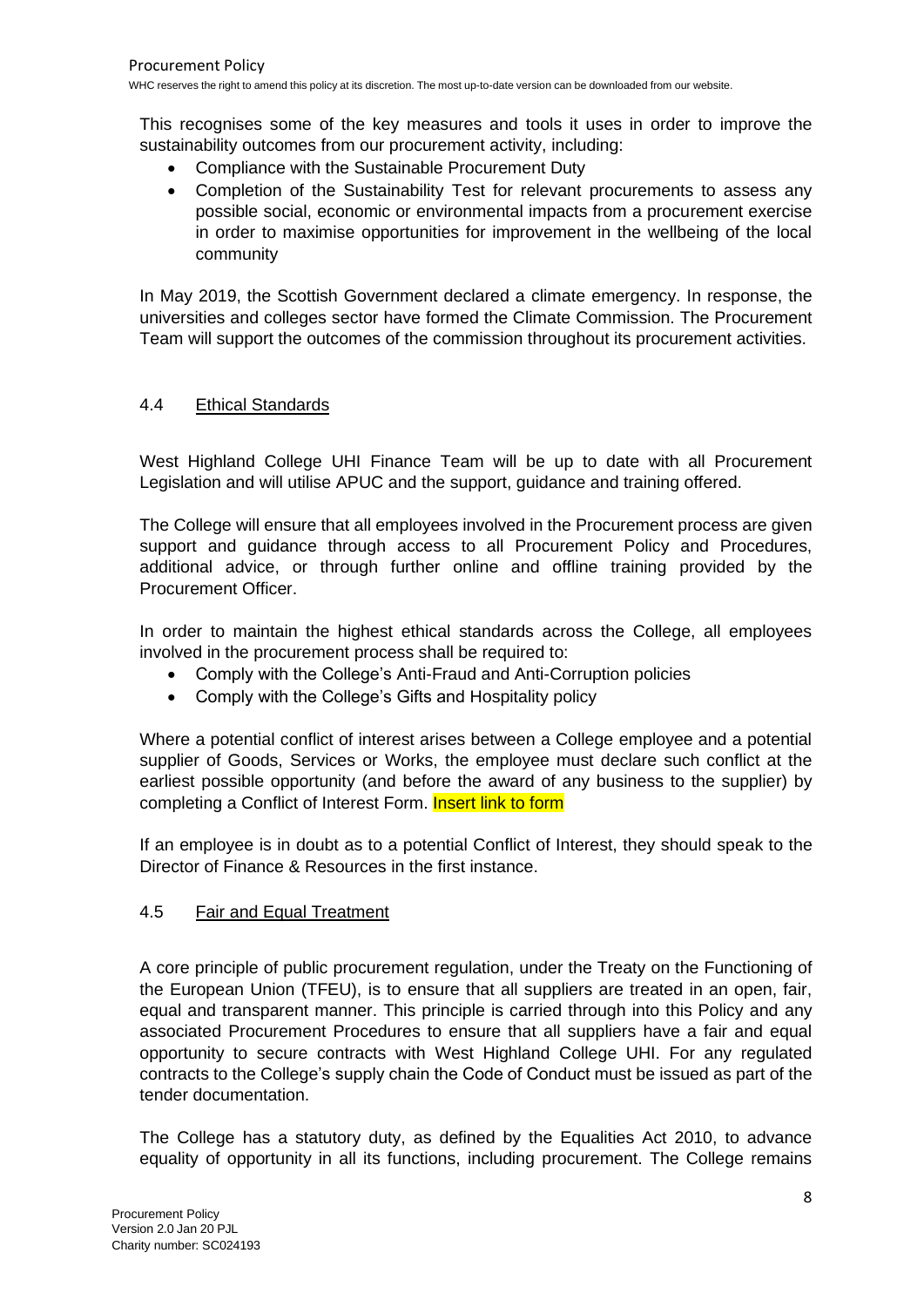responsible for meeting its obligations under the various statutes even when an external contractor provides one or more of the College's functions. Members of staff involved in procurement will take account of the following objectives when placing business with any supplier/contractor:

- Eliminate unlawful discrimination, harassment and victimisation and other conduct that is prohibited by the Equality Act 2010
- Advance equality of opportunity between people who share a relevant protected characteristic and those who do not
- Ensure that the goods, works and services provided are done so in a way that provide for the needs of all users

## 4.6 Collaborative Procurement

The College will seek to maximise opportunities to collaborate in the procurement of goods, services or works where it can be demonstrated that such collaboration delivers the best overall Value for Money solution to meet the College's needs.

Collaboration opportunities can include:

- Use of Framework Agreements
- Working collaboratively with UHI Partnership
- Working collaboratively with other external public bodies
- Working across College departments

The benefits of collaborating include:

- Economies of scale more competitive pricing as a result of the greater purchasing power achieved through collaboration
- Resource Efficiency procuring legally compliant contracts can be time consuming and resource intensive, which is a hidden cost often not considered. Utilising Framework Agreements can reduce time and associated cost for everyone involved.
- Commonality and Standardisation of products and services this provides a College wide standard for the products and services being purchased, as well as the re-assurance that all departments are paying the same prices for the same goods and services.
- Operational Efficiency by everyone working together in the same way and using the same suppliers and buying the same products/services it reduces duplication of time and effort, thereby creating efficiency benefits.
- Contract Management by using the same supplier then it is easier to monitor supplier performance, identify common issues and feedback to suppliers.
- Cross functional learning by working together it helps to identify different ways of working and requirements within different departments which can all be used to identify College wide improvements to processes and ways of working.

In addition to using a Framework Agreement, the following benefits can also be achieved:

• Compliance with procurement legislation – compliance has already been met when the Framework Agreement was procured by the Centre of Expertise (i.e. APUC), therefore reducing the burden on the College.